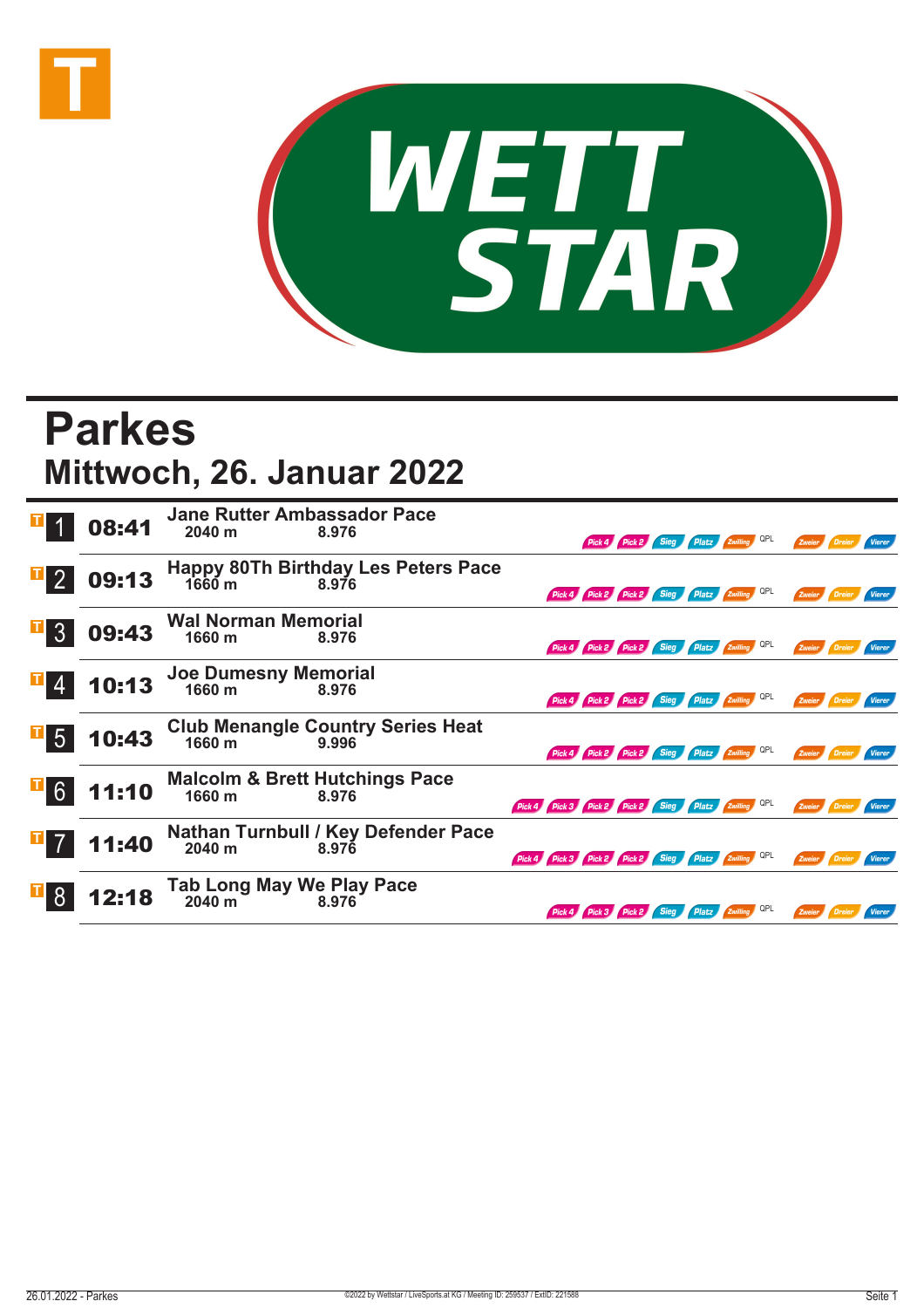| 26.01.2022 - Parkes           |                        | Rennen#8                |                          |   |                         | Seite 2 |
|-------------------------------|------------------------|-------------------------|--------------------------|---|-------------------------|---------|
| <b>WANN STARTET IHR PFERD</b> |                        |                         |                          |   |                         |         |
| Alta Downs                    | Dazzle Me              | Itsallaboutned          | Rocky Leigh              | 6 | Thirsty Sportsman       |         |
| Art Legend                    | Dead Eye Tiki          | Joetomo                 | Royal Feeling            |   | To The Lookout          |         |
| Aurora Fig                    | Digger Shed            | <b>Kempley Princess</b> | Runpoprun                |   | Tova Lombo              |         |
| <b>Bell River Boy</b>         | <b>Dixiedolittle</b>   | Key Defender            | Saint Emilion            |   | Tuapeka Glory           |         |
| <b>Bettor Jiggle</b>          | Doctor Somes           | La Bomba                | Scaramucci               |   | <b>Tulhurst Terror</b>  |         |
| <b>Bills Express</b>          | Dont Tell Phyllis      | Limbo Larry             | Sharp Shooter            |   | <b>Tulhurst Writer</b>  |         |
| <b>Bobby Street</b>           | Double Standards       | Lucky Ava               | Sir Haywood              |   | <b>Twisted Mistress</b> |         |
| Caribbean Jack                | Drive With Maior       | Major Millie            | Soldtoyousir             |   | Unreal Feeling          |         |
| Caribbean Pat                 | Feeling Hall Good      | <b>Mercurius</b>        | Spageti Legs             |   | Uptongirl               |         |
| Cashbox                       | Fly Lika Falcon        | Mighty Joe              | Special Meaning          |   | Urus                    |         |
| Ce Pe Three                   | For No Reason          | Miss Stormy Grey        | Sporty Mickilla          |   | Western Wavs            |         |
| Chanero                       | Gotta Kick             | Party Hat               | <b>Surfing Sensation</b> |   | Whataboutbronson        |         |
| Christiano Rose               | <b>Headline Hunter</b> | Poppy Franco            | Tackas Last Dance        |   | Williewa Thunder        |         |
| Clowns Tothe Left             | <b>Ideal Denny</b>     | Preachers Daughter      | Tallaringafeelgood       |   | Yayas Hot Heart         | 2,5     |
| Dark Terror                   | Im Alrite              | Rocknroll Ranger        | Tessfeelsgood            | n | Yering Bromac           |         |

## **WANN STARTET IHR JOCKEY / FAHRER...**

| 1/31111 VI/313 I ET IIII 1. VVVI 1. ET / I /31 II 1. ET 1. II |               |               |                        |         |  |  |
|---------------------------------------------------------------|---------------|---------------|------------------------|---------|--|--|
| 2,3,4,5,6,7                                                   | A T Ward      |               | <b>B</b> M Hutchings   | 1.7.8   |  |  |
| 2,5,8                                                         | C L Bourke    |               | D I Harris             | 6,8     |  |  |
| 1,4,5,6,7                                                     | G J Rue       | 3.5           | J A Betts              | 2.6     |  |  |
| .3.5.6.8                                                      | J J Revnolds  | 2,4,5,6       | JT O'shea              | 1,4,5,7 |  |  |
|                                                               | Laura Rusten  | 2.8           | M A Crook              |         |  |  |
| 2,5,6,7                                                       | M J Hutchings | 6,7,8         | M M Parsons            |         |  |  |
| 1,3,4                                                         | N A Turnbull  | 1,3,4,5,6,7,8 | N P Hurst              |         |  |  |
| 3.5                                                           | Olivia Frisby |               | P W Jenkins            |         |  |  |
| 0.247                                                         | S E Dowton    |               | <b>William Cassell</b> | 1.4,8   |  |  |
|                                                               |               |               |                        |         |  |  |

## **WANN STARTET IHR TRAINER...**

| 1,3,4,5,6,7,8<br>W J Turnbull | A B O'connor<br>A S Turnbull<br><b>B</b> M Hutchings<br>G J Rue<br>K A Medlyn<br>L E Freeman<br>M T Hewitt<br>P W Jenkins | 3,4,6,7<br>7.8<br>3,5<br>2,5,8<br>3.4 | A J Turnbull<br>Andrew Ward<br>D C Harris<br>G L Lawson<br>K E Rue<br>L M Burns<br>N P Hurst<br>S L Rye | 1,5,6,7,8<br>3.7<br>4.5<br>2,5,6 | A P Cassell<br><b>B A Settree</b><br>D J Revnolds<br>J L Gaffney<br>K M Orr<br>M A Betts<br>P A Wright<br>S W Townsend | 4.5<br>2,6,7<br>2,8<br>3,5 | A R Bellach<br><b>B</b> J Lew<br>Darrell Dwyer<br>J S Turnbull<br>L Bramble<br>M J Hutchings<br>P W Bourke<br>W J Cassell | 1,3,4,5<br>6,7,8 |
|-------------------------------|---------------------------------------------------------------------------------------------------------------------------|---------------------------------------|---------------------------------------------------------------------------------------------------------|----------------------------------|------------------------------------------------------------------------------------------------------------------------|----------------------------|---------------------------------------------------------------------------------------------------------------------------|------------------|
|-------------------------------|---------------------------------------------------------------------------------------------------------------------------|---------------------------------------|---------------------------------------------------------------------------------------------------------|----------------------------------|------------------------------------------------------------------------------------------------------------------------|----------------------------|---------------------------------------------------------------------------------------------------------------------------|------------------|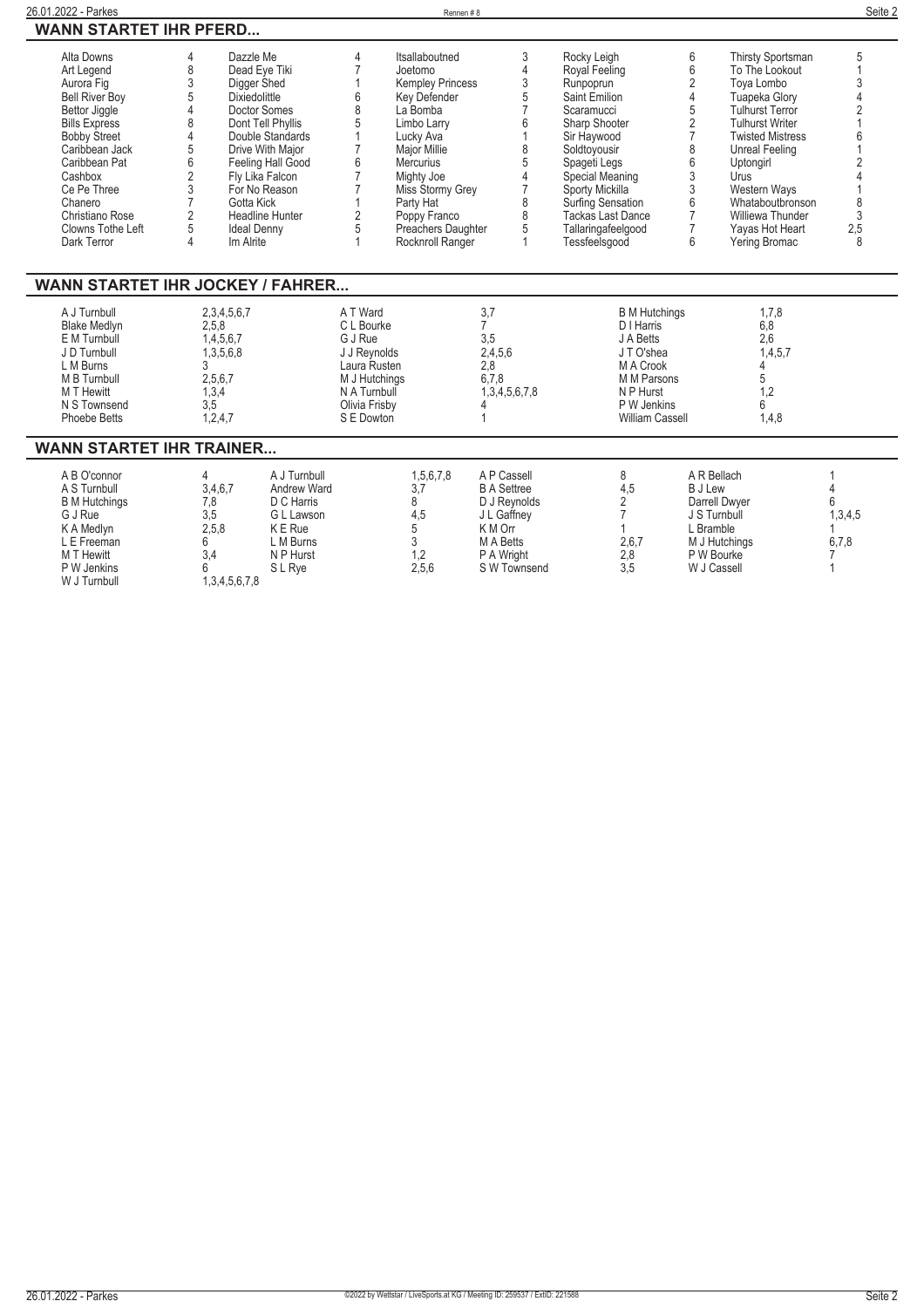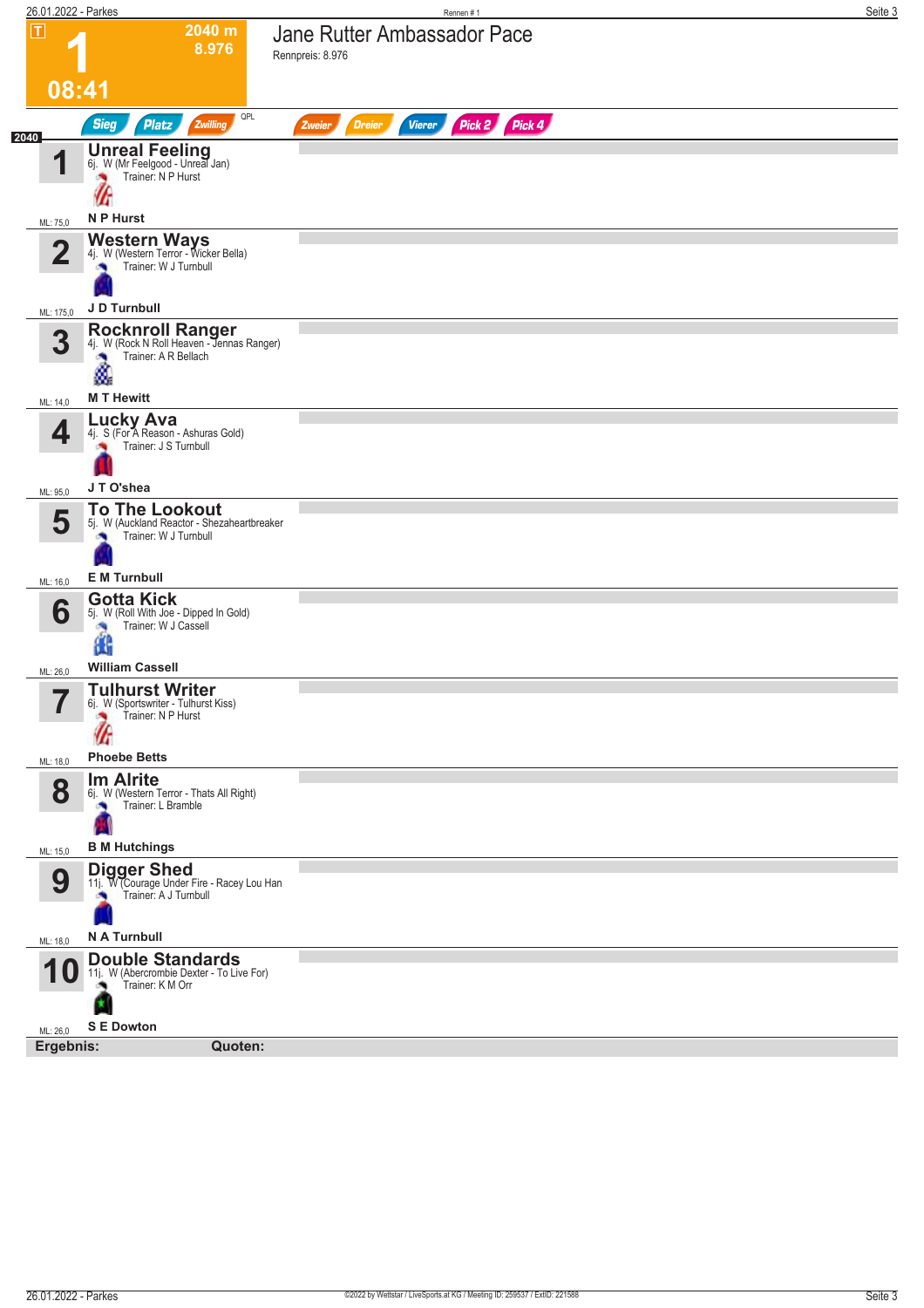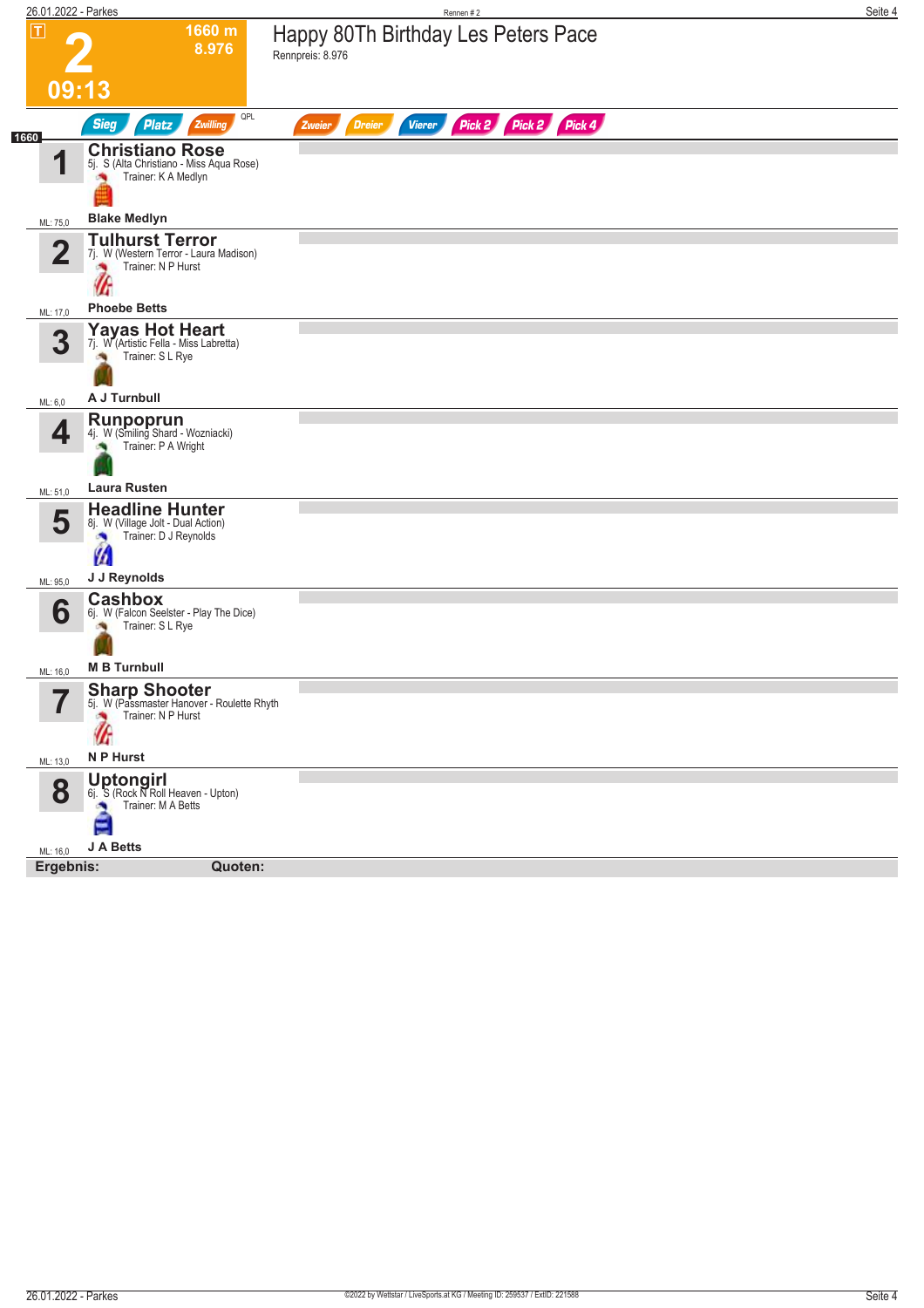| 26.01.2022 - Parkes           |                                                                                                                               | Rennen#3                                                         | Seite 5 |
|-------------------------------|-------------------------------------------------------------------------------------------------------------------------------|------------------------------------------------------------------|---------|
| $\overline{\mathbf{r}}$       | 1660 m<br>8.976                                                                                                               | <b>Wal Norman Memorial</b><br>Rennpreis: 8.976                   |         |
|                               | 09:43                                                                                                                         |                                                                  |         |
|                               | QPL<br><b>Sieg</b><br>Zwilling<br><b>Platz</b>                                                                                | Pick 2 Pick 2 Pick 4<br><b>Dreier</b><br><b>Vierer</b><br>Zweier |         |
| 1660<br>И                     | <b>Ce Pe Three</b><br>5j. W (Mach Three - Ce Pe Ar)<br>Trainer: L M Burns<br>闷                                                |                                                                  |         |
|                               | Ø<br>L M Burns                                                                                                                |                                                                  |         |
| ML: 61,0<br>$\mathbf 2$       | Kempley Princess<br>9j. S (Village Jasper - Kristelina)<br>Trainer: Andrew Ward                                               |                                                                  |         |
| ML: 11,0                      | A T Ward                                                                                                                      |                                                                  |         |
| 3                             | <b>Itsallaboutned</b><br>6j. W (Mcardle - Princess Of Stars)<br>Trainer: J S Turnbull<br>×                                    |                                                                  |         |
| ML: 24,0                      | N A Turnbull                                                                                                                  |                                                                  |         |
| 4                             | <b>Special Meaning</b><br>4j. W (Bettor's Delight - Specialagentcullen)<br>Trainer: S W Townsend<br>Ñ.<br><b>N S Townsend</b> |                                                                  |         |
| ML: 15,0                      | Toya Lombo                                                                                                                    |                                                                  |         |
| 5                             | 5j. W (Sunshine Beach - Gloria Lombo)<br>Trainer: W J Turnbull<br>J D Turnbull                                                |                                                                  |         |
| ML: 18,0                      |                                                                                                                               |                                                                  |         |
| 6<br>ML: 42,0                 | <b>Sporty Mickilla</b><br>5j. W (Sportswriter - Mickilla Lass)<br>Trainer: M T Hewitt<br><b>MT Hewitt</b>                     |                                                                  |         |
| $\overline{\phantom{a}}$<br>ı | <b>Williewa Thunder</b><br>5. W (Art Major - Titian Sally)<br>Trainer: G J Rue<br>SQ.                                         |                                                                  |         |
| ML: 18,0                      | G J Rue                                                                                                                       |                                                                  |         |
| 8                             | <b>Aurora Fig.</b><br>51. S (Sportswriter - Aurora Swift)<br>Trainer: A S Turnbull                                            |                                                                  |         |
| ML: 39,0                      | A J Turnbull                                                                                                                  |                                                                  |         |
| Ergebnis:                     | Quoten:                                                                                                                       |                                                                  |         |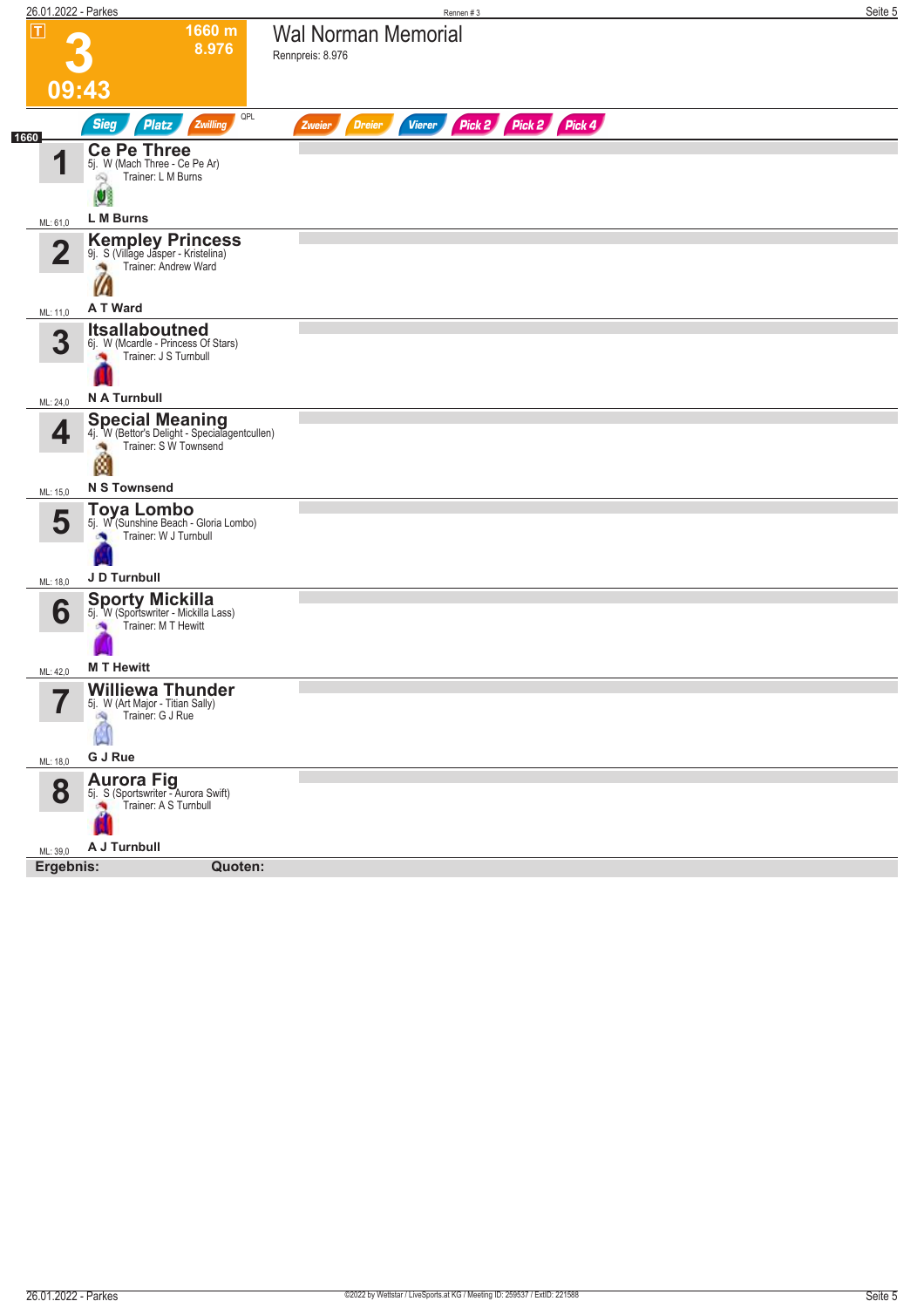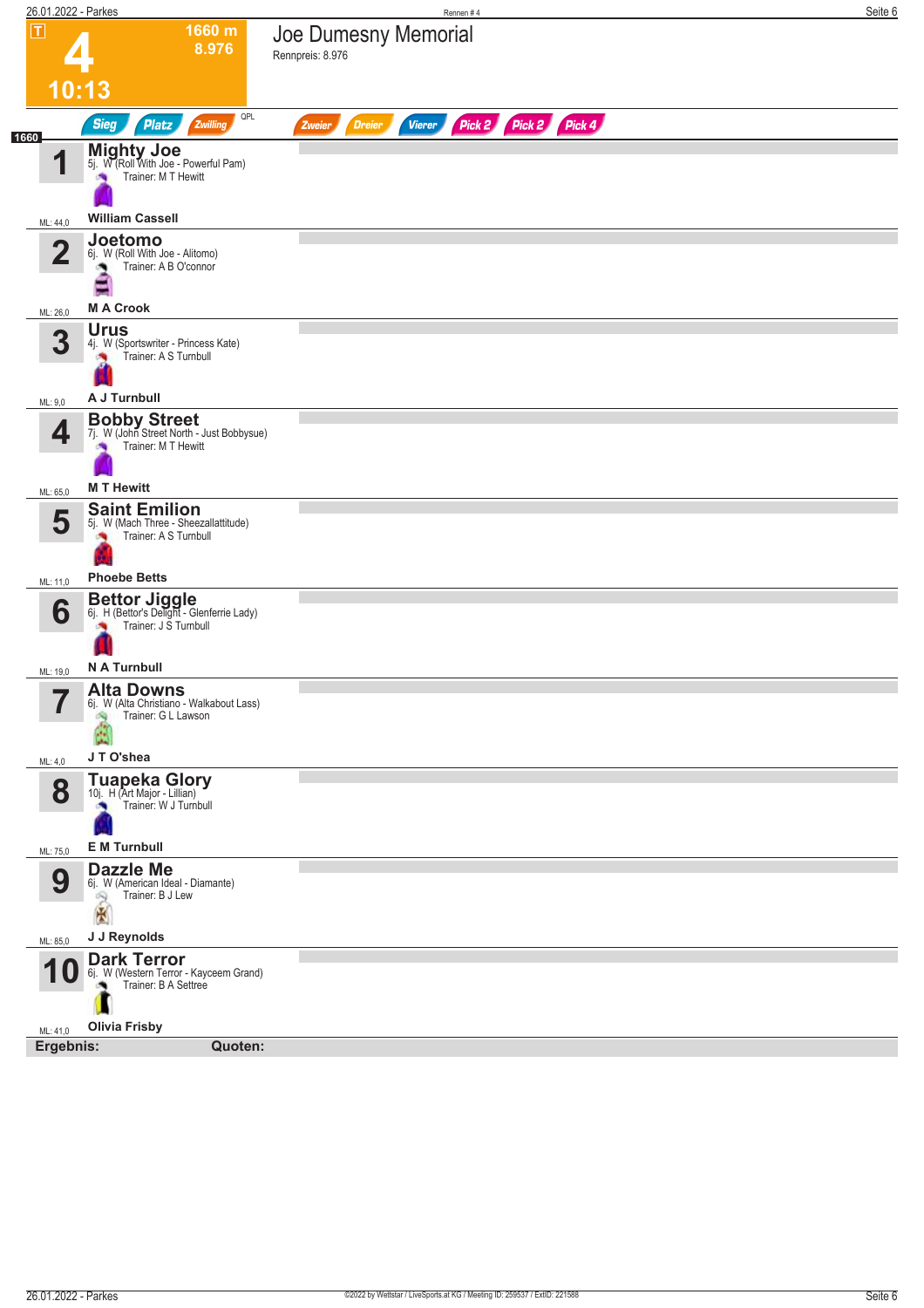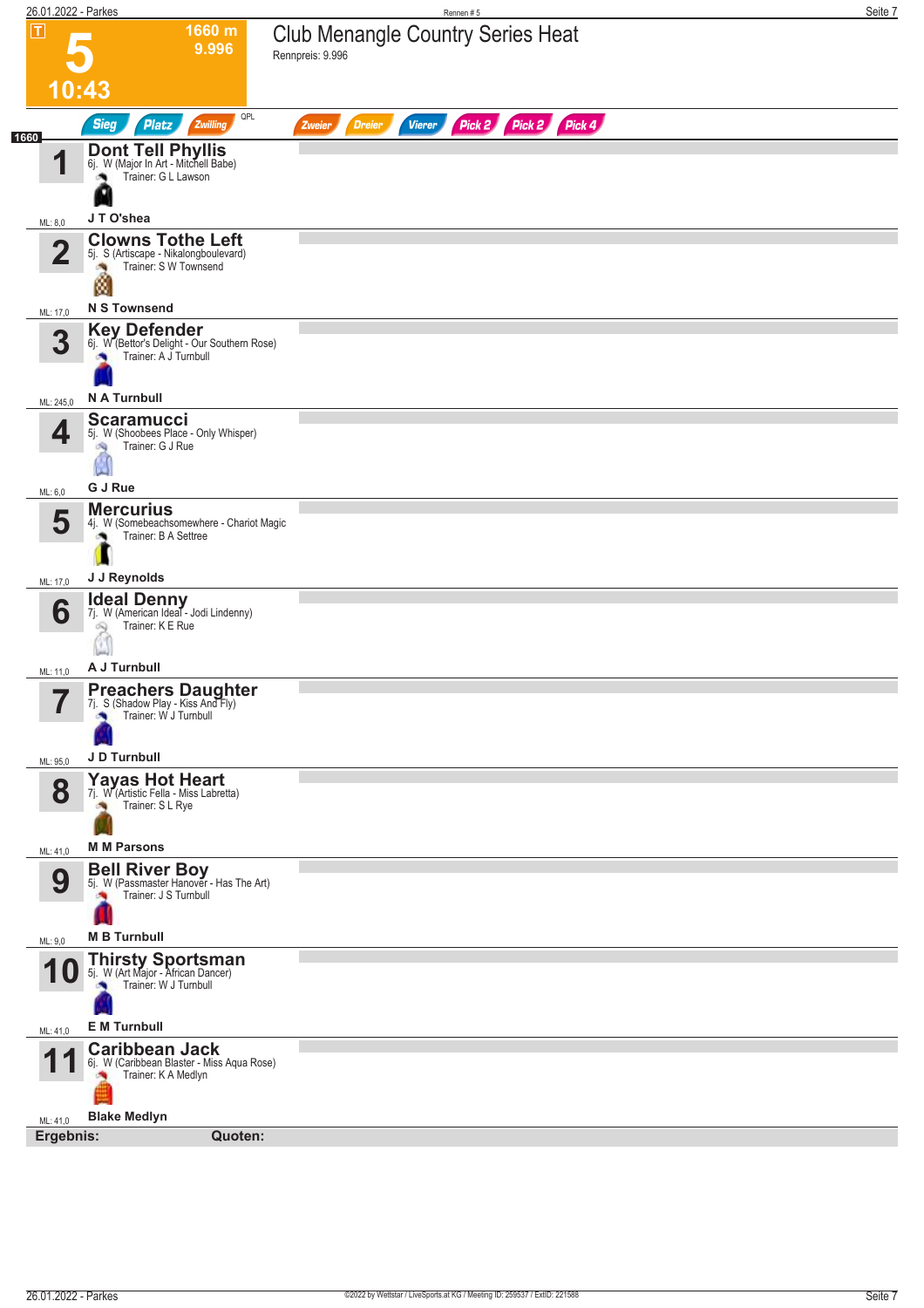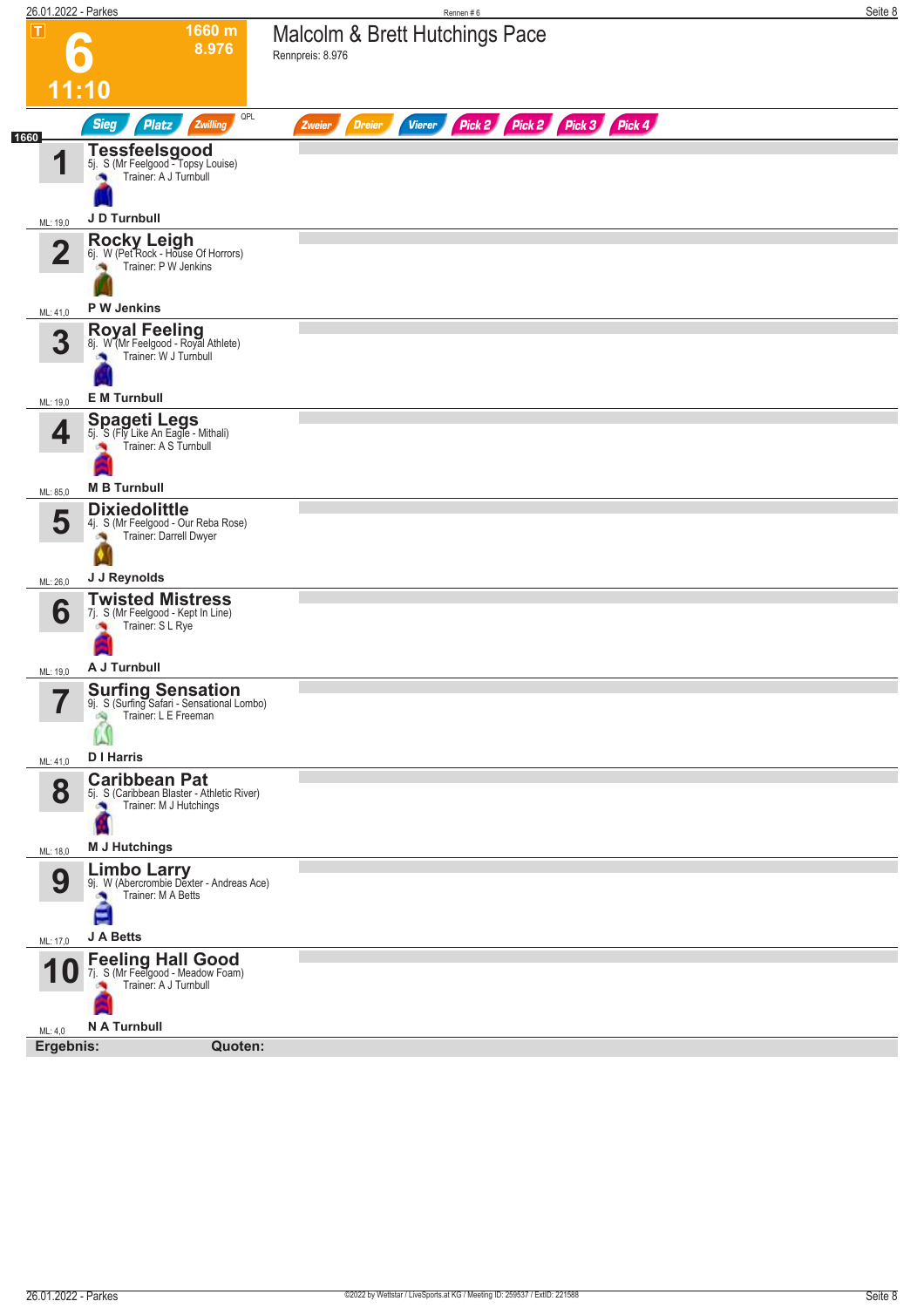